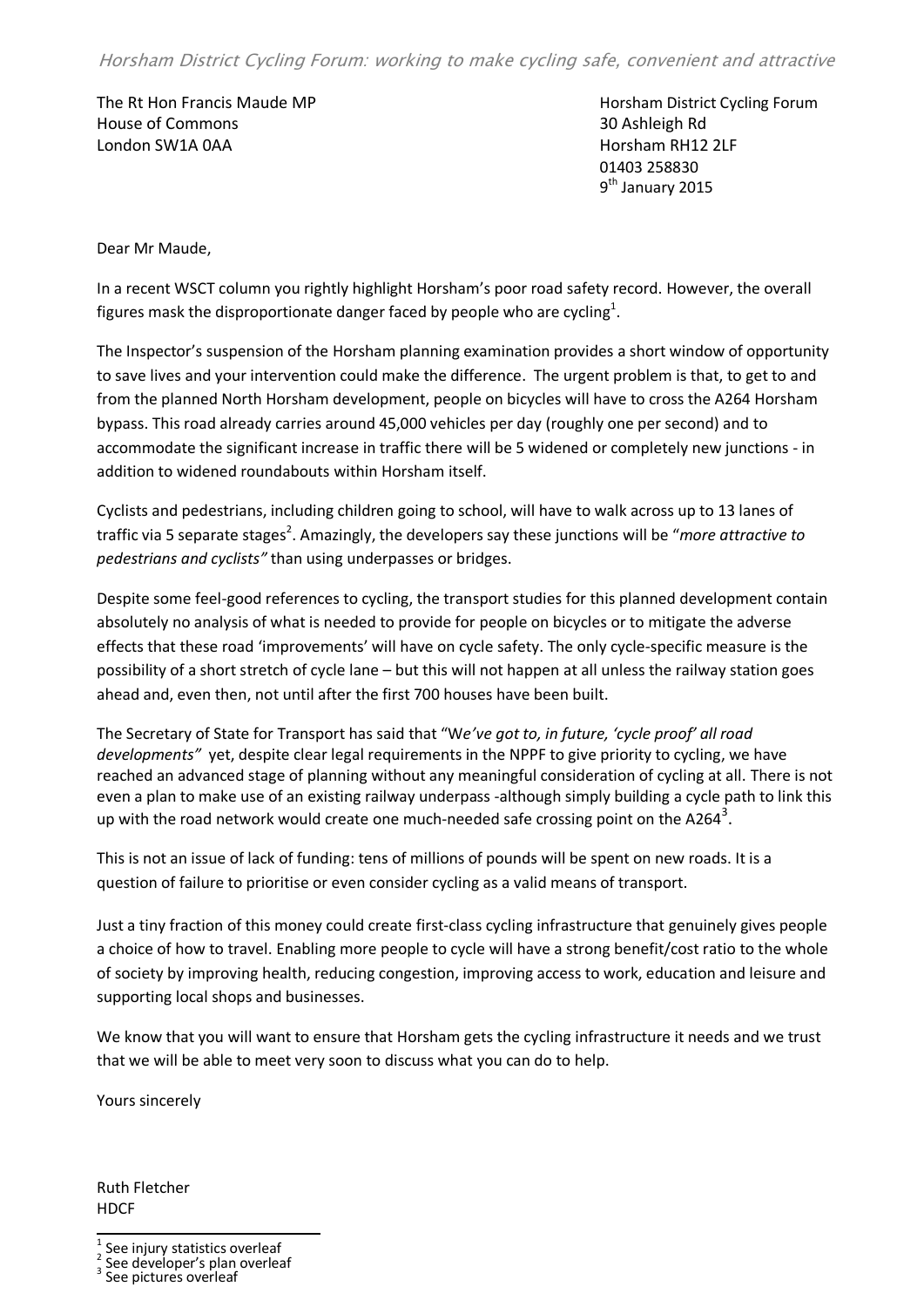## **Poor infrastructure makes Horsham cyclists extra vulnerable**

Just last month a Horsham man, Michael Dixon, was riding a bicycle on Kerves Lane and was hit and killed by a car driver. The previous month Robert Worrall was cycling on the A24 just north of the constituency at Beare Green and was killed in a hit and run collision.

In the whole of the Horsham-Broadbridge Heath area between 2005 and 2013, people on bicycles accounted for only about **1% of the modal share, but they made up 21% of the total road injuries**. (Source: Cyclestreets Collision Map)

Within Horsham town itself, the Rusper Rd/King's Rd roundabout is on the direct cycle route from the North of Horsham development. It is an important junction where five of the town's 'cycle routes' meet and it will be widened to cope with the additional traffic. Even before any widening, it is already very hostile to cycling: from 2005-2013 **11 out of a total of 18 road traffic injuries were to people riding bikes** (Source: Cyclestreets Collision Map). There are no plans for any mitigation.

Despite popular belief, national police figures confirm that in the majority of collisions it is the motorist, not the cyclist who is at fault. This is especially true for large roundabouts. Hop Oast roundabout on the Horsham bypass is so dangerous that almost all cyclists avoid it and **cyclists only make up about 0.1% of the traffic, but in the last 5 years they have accounted for 33% of all the serious injuries. In every case it was the motorist who was found to be at fault.** (Source: PIA data 01/03/09-28/02/14)

## **Developer's proposed junction plan**

The most direct route for cyclists and pedestrians crossing the A264 between Horsham and the centre of the new development will be via the Rusper Rd roundabout, shown below, yet this will require **4 or 5 separate crossings of up to 13 lanes of traffic**, potentially including one uncontrolled crossing. This junction will not just be dangerous: by prioritising cars, it will make walking and cycling slower and less convenient and will reduce the opportunity for sustainable travel. The other planned junctions are similarly hostile. These massive junctions need grade separation for non-motorised users.